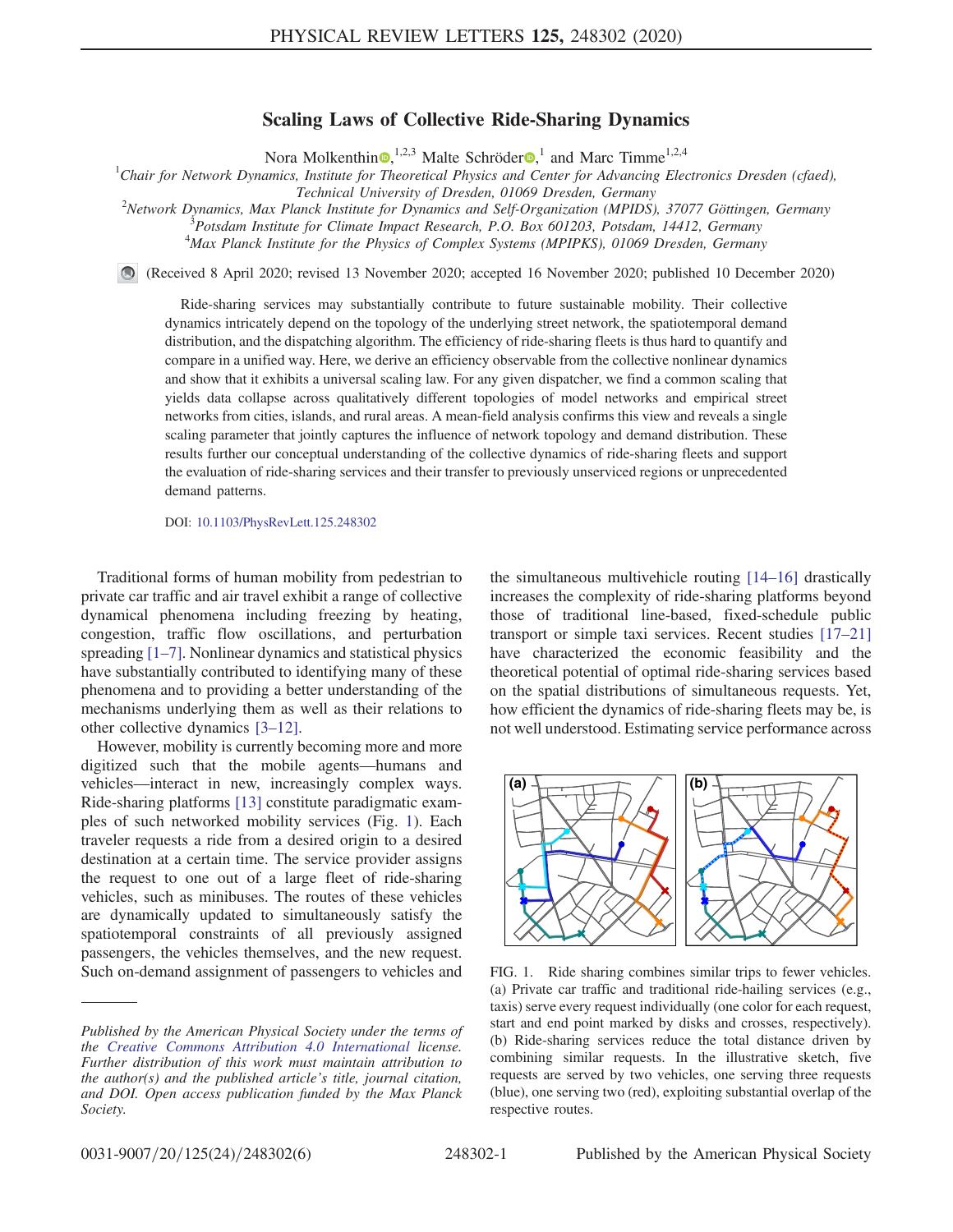regions, various street network topologies and demand conditions requires an objective and transferrable measure of ride-sharing efficiency that makes services comparable across different settings.

Here, we introduce a quantitative measure of efficiency of on-demand ride-sharing fleets based on their collective nonlinear dynamics and reveal its universal scaling across network topologies. Combining direct numerical simulations and a mean-field analysis, we estimate the functional form of a universal scaling function asymptotically for large fleet sizes. The analysis uncovers a single scaling parameter that simultaneously captures the influence of the demand pattern and the topology of the street network.

The collective dynamics of a ride-sharing service crucially depends on three factors: (i) the topology of the street network, (ii) the demand distribution, i.e., the distribution of origin and destination of all requests in space and time, and (iii) the dispatcher algorithm that plans the routes of all B ride-sharing vehicles (buses), dynamically updating these routes to serve all incoming requests. Here, we focus on the impact of the topology of the street network on the efficiency of ride sharing, evaluating ride-sharing dynamics on various empirical and model street networks. The demand distribution naturally enters as it modifies the importance of specific nodes and edges of the network and thereby the effective topology created by the vehicles' driving patterns.

To compare the collective dynamics of the ride-sharing fleet across topologies, demand patterns, request rates  $\lambda$ , fleet sizes  $B$ , and characteristic bus velocities  $v$ , we introduce a dimensionless parameter

$$
x = \frac{\langle l \rangle}{vB} \lambda,\tag{1}
$$

where  $\langle l \rangle$  is the average distance of requested trips on a given topology. This effective system load  $x$  describes the ratio of requested trip distance  $\langle l \rangle \lambda$  per unit time and the total bus driving distance  $vB$  per unit time. A longer average trip length  $\langle l \rangle$  implies that buses are busy with individual requests longer and the effective load is higher. Increasing the driving velocity  $v$  or the number  $B$  of buses reduces the load per bus. If  $x < 1$ , all requests can theoretically be served one by one (e.g., by taxis with one passenger seat), if  $x > 1$  ride sharing becomes necessary as buses cannot cover the requested distance with trips serving passengers individually.

To isolate the impact of the network topologies, we first consider the simplest setting: we take requests to be generated by a Poisson process of rate  $\lambda$  and the origins and destinations of all trips to be independently and uniformly distributed among the nodes of an undirected street network with buses that do not reach their passenger capacity. We further consider a basic dispatcher that minimizes the arrival time of a passenger at their destination without delaying previously assigned passenger trips or reshuffling passengers among buses. All results presented in this work stay qualitatively the same under substantially more general conditions, including correlated and asymmetric demand distributions, directed street networks, and different dispatchers (see Supplemental Material [\[22\]\)](#page-5-0).

What are suitable observables to quantify ride-sharing efficiency? Instead of focusing on specific resources, such as total fuel consumption, time of operation, or monetary cost, we here evaluate efficiency based on the intrinsic fleet dynamics. At any time, each bus of a ride-sharing service is scheduled to serve a number  $C$  of passengers, including passengers already on the bus as well as passengers scheduled to be picked up in the future. As the load on the system increases, more passengers per bus are scheduled and served. Figure [2](#page-1-0) illustrates the scaling of the average number of scheduled passengers  $\langle C \rangle$  for various model networks. If the number of scheduled passengers exactly reflects the load on the system, i.e., per bus the fleet serves  $\langle C \rangle = x$  passengers at any given time, the system is operating at ideal, i.e., maximal theoretically possible efficiency. Consider, for example, the onset of ride sharing,

<span id="page-1-0"></span>

FIG. 2. Scaling of the number of scheduled passengers measures ride-sharing efficiency. (a) Model networks with qualitatively different topologies: a minimal graph  $(N = 2, blue)$ , a cycle graph (ring,  $N = 25$ , green), a complete graph ( $N = 5$ , yellow), a square lattice with periodic boundaries (torus,  $N = 100$ , blue), a random geometric network ( $N = 100$ , red), and a Cayley tree with degree 3 ( $N = 94$ , orange). (b) The average number of scheduled passengers  $\langle C \rangle$  grows linearly with the normalized request rate x in the ride-sharing regime  $(x > 1)$ , shown for the different model networks each with  $B = 100$  buses. Ride sharing is easier in networks with few distinct shortest paths (e.g., ring, green) and  $\langle C \rangle$  is closer to the optimal service scaling  $\langle C \rangle = x$ (black dashed line). The colored lines indicate the expected number of passengers, confirming the mean-field prediction from the observed waiting and driving times, Eq. [\(6\)](#page-3-0). (c) The scaling of  $\langle C \rangle$  converges to the optimal scaling as the number of buses is increased, shown here for the torus network [blue in panels (a) and (b)]. At constant normalized load  $x$  the number of requests increases proportionally to the number of buses, thus also increasing the number of similar trips that can be shared efficiently.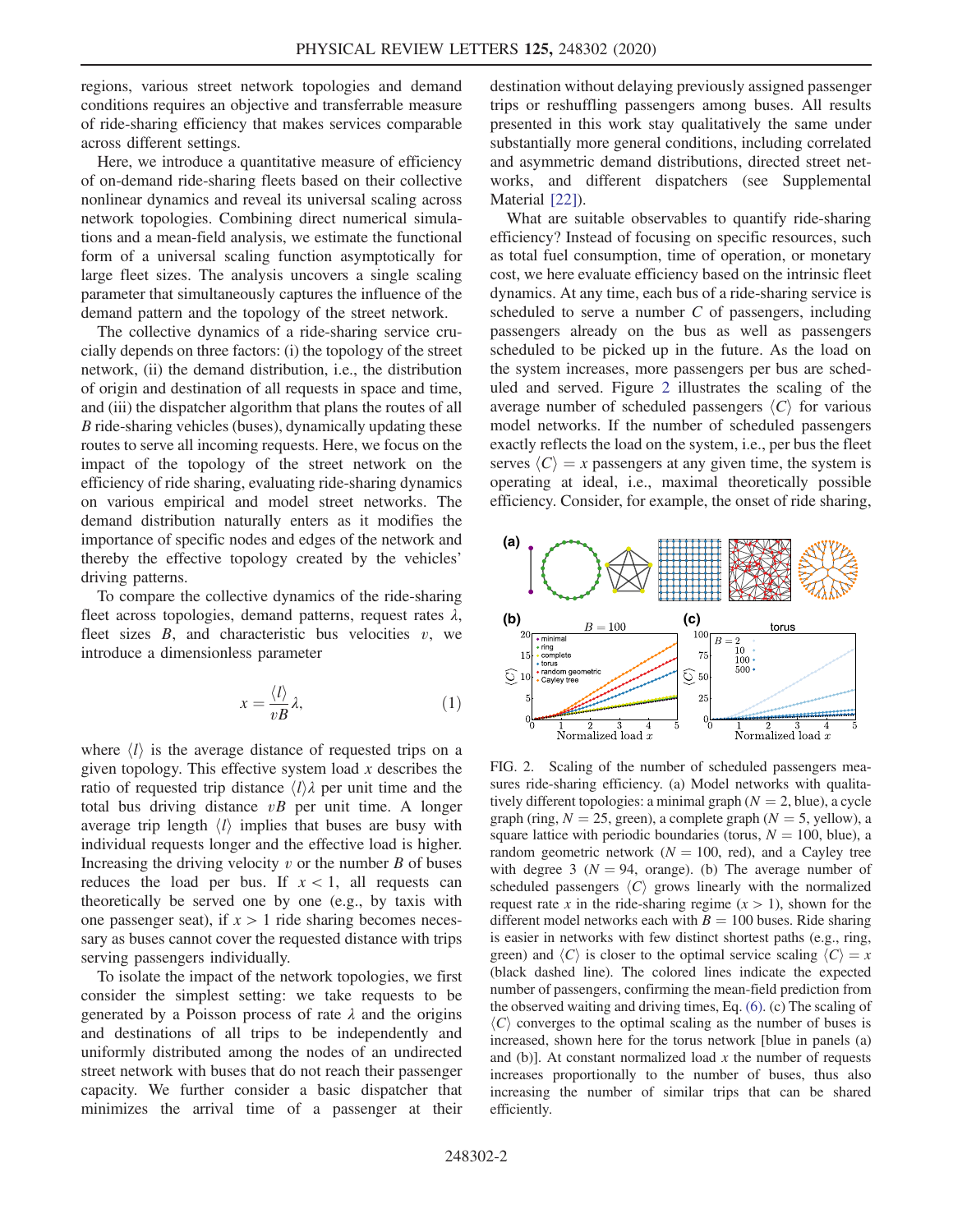<span id="page-2-1"></span> $x = 1$ : in the limit of perfectly efficient service, the ride-sharing buses on average have exactly  $\langle C \rangle = 1$  passenger scheduled at each time. In contrast, if the buses serve individual requests less efficiently at a lower rate, they must have  $\langle C \rangle > 1$  passengers scheduled. The deviation from the ideal scaling  $\langle C \rangle = x$  naturally measures the efficiency

$$
E = \lim_{x \to \infty} \left( \frac{\langle C \rangle}{x} \right)^{-1} \tag{2}
$$

in terms of the intrinsic dynamics of the ride-sharing system. Instead of measuring the total efficiency, measuring the differential response to changes in load  $x$  defines the susceptibility

$$
\chi(x) = \left(\frac{d\langle C \rangle}{dx}\right)^{-1},\tag{3}
$$

of the networked system [\[23\]](#page-5-1) describing the efficiency with which the system handles *additional* requests. In the limit of high load, the susceptibility becomes identical to the efficiency,

$$
E = \lim_{x \to \infty} \chi(x) \tag{4}
$$

due to the linear scaling of  $\langle C \rangle$  for large x [compare Figs.  $2(b)$  and  $2(c)$ ].

Analyzing the efficiency across a broad variety of street network topologies, ranging from one- and twodimensional lattices to random geometric graphs and from star and other tree structures to all-to-all coupled networks, we find quantitatively different dependencies on the number of buses  $B$  [Fig. [3\(a\)](#page-2-0)].

<span id="page-2-2"></span>Yet, the qualitative similarity of the efficiency curves suggests an overarching scaling feature that holds across topologies. Indeed, rescaling the number of buses by a factor  $B_{1/2}$ , such that  $E(B_{1/2})=1/2$ , yields a universal scaling

$$
E = f\left(\frac{B}{B_{1/2}}\right),\tag{5}
$$

of the efficiency with the number of ride-sharing buses across topologies. As a consequence, for large  $B$  the efficiency curves collapse onto a single scaling function  $f(\cdot)$  [Fig. [3\(b\)\]](#page-2-0). We note that this collapse not only occurs in the limit  $B \to \infty$  where  $E = 1$ , but equally holds for smaller B until the efficiency is as small as  $E(B) = 10^{-1}$  or below. We find the same original diversity [Fig. [3\(a\)](#page-2-0) inset] and universality after rescaling [Fig. [3\(b\)](#page-2-0) inset] for empirical street networks of cities of different sizes and densities, rural areas, and islands served with a different dispatcher, see Supplemental Material [\[22\]](#page-5-0) for more details. The emergence of universality is insensitive against varying system details and holds across a range of request distributions with uncorrelated and correlated as well as symmetric and asymmetric origin-destination pairs (see

<span id="page-2-0"></span>

FIG. 3. Topological universality of ride-sharing efficiency. (a) The ride-sharing efficiency  $E$  [Eq. [\(2\)](#page-2-1), evaluated at  $x = 7.5$  measured by the deviation from the optimal scaling  $\langle C \rangle = x$  of the number of scheduled passengers in qualitatively different model networks (compare Fig. [2](#page-1-0)). The quantitative value of the efficiency varies strongly across the different topologies while the qualitative behavior is similar. In smaller networks with overlapping shortest paths the maximum efficiency  $E = 1$ , denoting optimal service, is easier to reach. (b) The ride-sharing efficiency collapses to a universal efficiency function  $f(B/B_{1/2})$ [Eq. [\(5\)](#page-2-2)] across all model networks. (Insets) We find the same qualitative behavior and topological universality across qualitatively different empirical street networks (cities, islands, rural areas): The ride-sharing efficiency collapses to a universal scaling function  $f(B/B_{1/2})$  for large B. Here, the ride-sharing efficiency E was evaluated at lower  $x = 2.5$  and with a dispatcher that allows some delay of already scheduled requests to enable short detours in the heterogeneous street networks. We remark that the scaling functions for the model networks (main panels) and the empirical street networks, although they have similar shape, are slightly different because of two different dispatchers serving the requests, see Supplemental Material [\[22\]](#page-5-0) for more details.

Supplemental Material [\[22\]\)](#page-5-0). Thus, this topological universality captures the influence of the topology of the street network and demand distribution in a single scaling parameter  $B_{1/2}$  explaining most of the variability of the efficiency. Moreover, the scaling function  $f(\cdot)$  changes across dispatchers, such that the rescaled efficiency function offers an objective and transferrable measure to compare the efficiency of ride-sharing dispatchers.

How does the scaling function  $f(\cdot)$  relate to the observables of the ride-sharing dynamics? The number of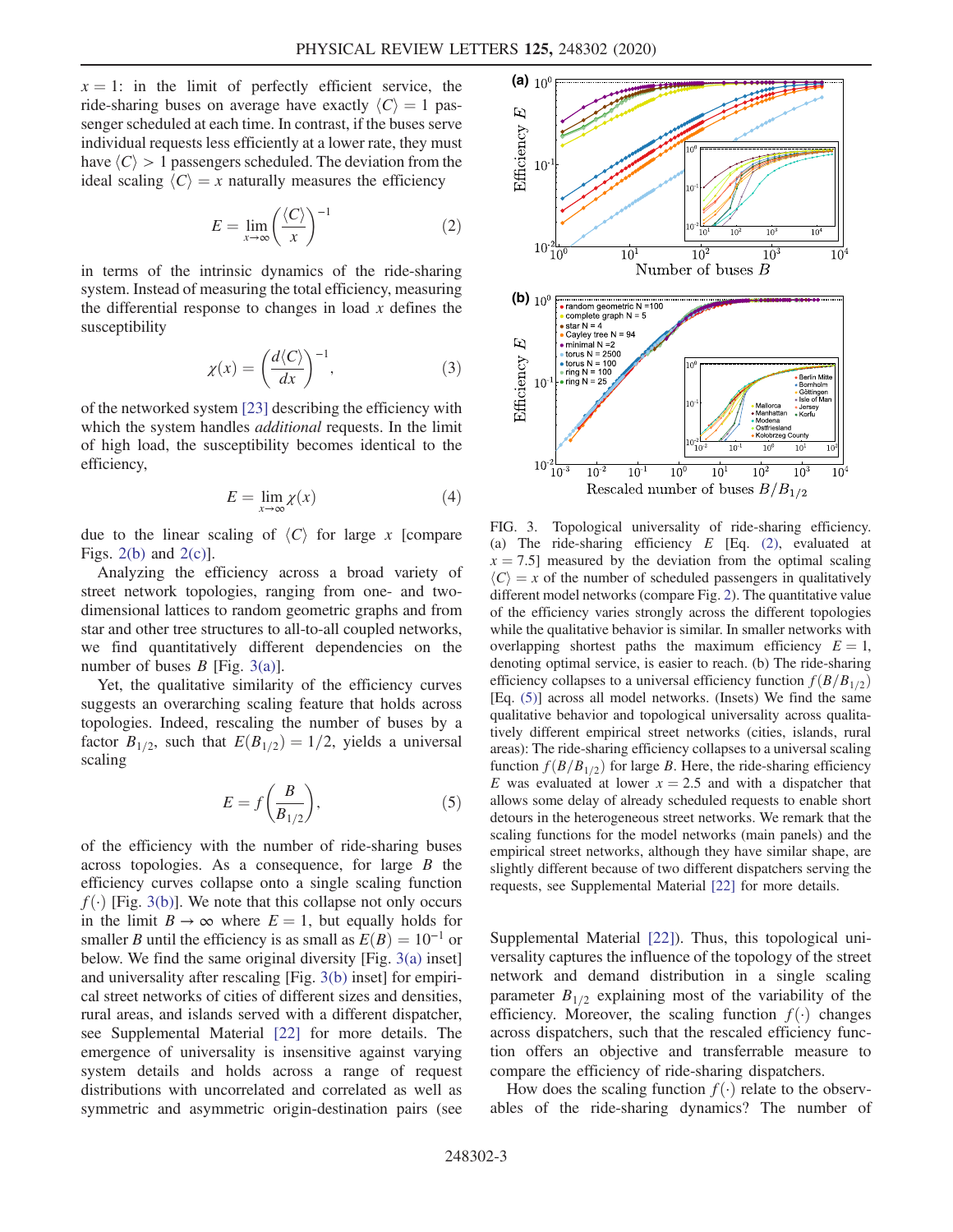scheduled passengers  $\langle C \rangle$ , averaged in a stationary operating state, is directly related to the average waiting time  $\langle \Delta t_w \rangle$  until pickup and the average driving time  $\langle \Delta t_d \rangle$ between pickup and dropoff of an individual passenger. During the average service time of a passenger between request and dropoff at the destination,  $\langle \Delta t_s \rangle = \langle \Delta t_w \rangle +$  $\langle \Delta t_d \rangle$ , the bus is assigned new requests at an average rate  $\lambda/B$ , thus on average scheduling a total of  $\lambda \langle \Delta t_s \rangle/B$  new requests. On average, at the time that passenger leaves the bus, only those new requests are still to be served while the older ones have been delivered before. The average number of scheduled passengers  $\langle C \rangle$  is therefore equal to the average number of requests scheduled during the service time,

<span id="page-3-0"></span>
$$
\langle C \rangle = \langle \Delta t_s \rangle \frac{\lambda}{B} = \frac{x}{\tau} (\langle \Delta t_d \rangle + \langle \Delta t_w \rangle). \tag{6}
$$

Here, we denote the natural timescale in the system as  $\tau = \langle l \rangle / v$ , describing the average direct travel time that would arise by an instantly available taxi ride. Similarly, we can estimate the average occupancy related to the driving time as  $\langle O \rangle = (x/\tau) \langle \Delta t_d \rangle$ .

<span id="page-3-2"></span>We derive the scaling of the efficiency curve from that of  $\langle C \rangle$  asymptotically for large fleet size  $B \to \infty$  [compare Fig. [2\(c\)\]](#page-1-0) and for large  $x \gg 1$ , i.e., close to the perfect service limit as in the definition of ride-sharing efficiency, Eq. [\(2\)](#page-2-1). For suitable asymptotically efficient ride-sharing dispatchers, the delay due to detours disappears as  $B \to \infty$ , such that

$$
\langle \Delta t_d \rangle \sim \tau \propto B^0 \tag{7}
$$

to leading order in B.

For ideal service efficiency, the waiting time is determined by the number of buses going directly from the origin to the destination of a request. When there are sufficiently many buses in the network, multiple buses drive along each shortest path in the network. Consequently, the waiting time decays to zero inversely proportional to the number of buses, as  $B^{-1}$  for large B. A proportionality factor  $\gamma$  reflects the characteristic number of buses at which the average waiting time matches the system-intrinsic timescale  $\tau$ . We thus obtain

$$
\langle \Delta t_w \rangle \sim \gamma \tau B^{-1} \tag{8}
$$

<span id="page-3-1"></span>asymptotically as  $B \to \infty$ . Substituting Eqs. [\(8\)](#page-3-1) and [\(7\)](#page-3-2) into Eq. [\(6\)](#page-3-0) yields

$$
\langle C \rangle \sim \frac{x}{\tau} (\tau + \gamma \tau B^{-1}) = x \left( 1 + \frac{\gamma}{B} \right), \tag{9}
$$

<span id="page-3-3"></span>and therefore

$$
E \sim f(z) = \frac{1}{1 + z^{-1}}\tag{10}
$$

as  $z \to \infty$ . We directly identify  $z = B/\gamma$  and thus  $\gamma = B_{1/2}$ as the number of buses required to reach half efficiency (comparing well to simulation results, see Supplemental Material [\[22\]](#page-5-0), Fig. S2). We remark that the above derivation of Eq. [\(10\)](#page-3-3) includes the effect of the request distribution on the scaling factor by calculating the characteristic trip length  $\langle l \rangle$  as a weighted average with respect to the request distribution.

The scaling factor  $B_{1/2}$  reflects the difficulty of ride sharing for the given network topology and given request distribution. In networks with many overlapping shortest paths between different pairs of nodes (e.g., the cycle graph), rides can be shared easily without additional detours and  $B_{1/2}$  is small. In networks with many distinct, nonoverlapping shortest paths (e.g., trees), sharing rides more likely requires detours, making it less efficient. Consequently,  $B_{1/2}$  is large for these networks.

The above derivation together with additional numerical results (see Supplemental Material [\[22\]\)](#page-5-0) demonstrate the degree of robustness of the observed scaling law. The topological universality extends to nonuniform demand distributions via its dependence on the average trip length  $\langle l \rangle$  and a slightly modified scaling factor  $B_{1/2}$ , reflecting the modified distribution of buses on the network. Similarly, different dispatcher algorithms or additional constraints such as a limited vehicle capacity do not qualitatively change the scaling law, provided the system is operating in the high efficiency regime where the asymptotic scaling in the above derivation holds [compare Fig. [3\(b\),](#page-2-0) see also Supplemental Material [\[22\]](#page-5-0) ].

Yet, by its very nature, the universality across topologies cannot hold across arbitrary services and conditions. For instance, if the ride-sharing fleet itself generates the majority of the traffic in a city, congestion and thereby the characteristic driving velocity  $v$  will explicitly depend on the request rate  $\lambda$  and the number of vehicles  $B$ . Moreover, our derivation of the scaling assumes an asymptotically constant driving time and a waiting time scaling as  $B^{-1}$  for large B. This states a simple dimensional scaling expected for a range of suitable dispatchers, including optimization algorithms currently employed in ride-sharing services. However, this scaling may be different in systems that are operating close to their capacity limit or with strongly heterogeneous parameters. Understanding how, why, and under which conditions the topological universality breaks down may provide insights toward enabling the design of more robust or optimized ride-sharing systems capable of operating efficiently across these different settings.

Previous work by Tachet et al. [\[19\]](#page-4-5) found universal scaling of the potential shareability of pairs of empirical ride requests in different cities with increasing request rate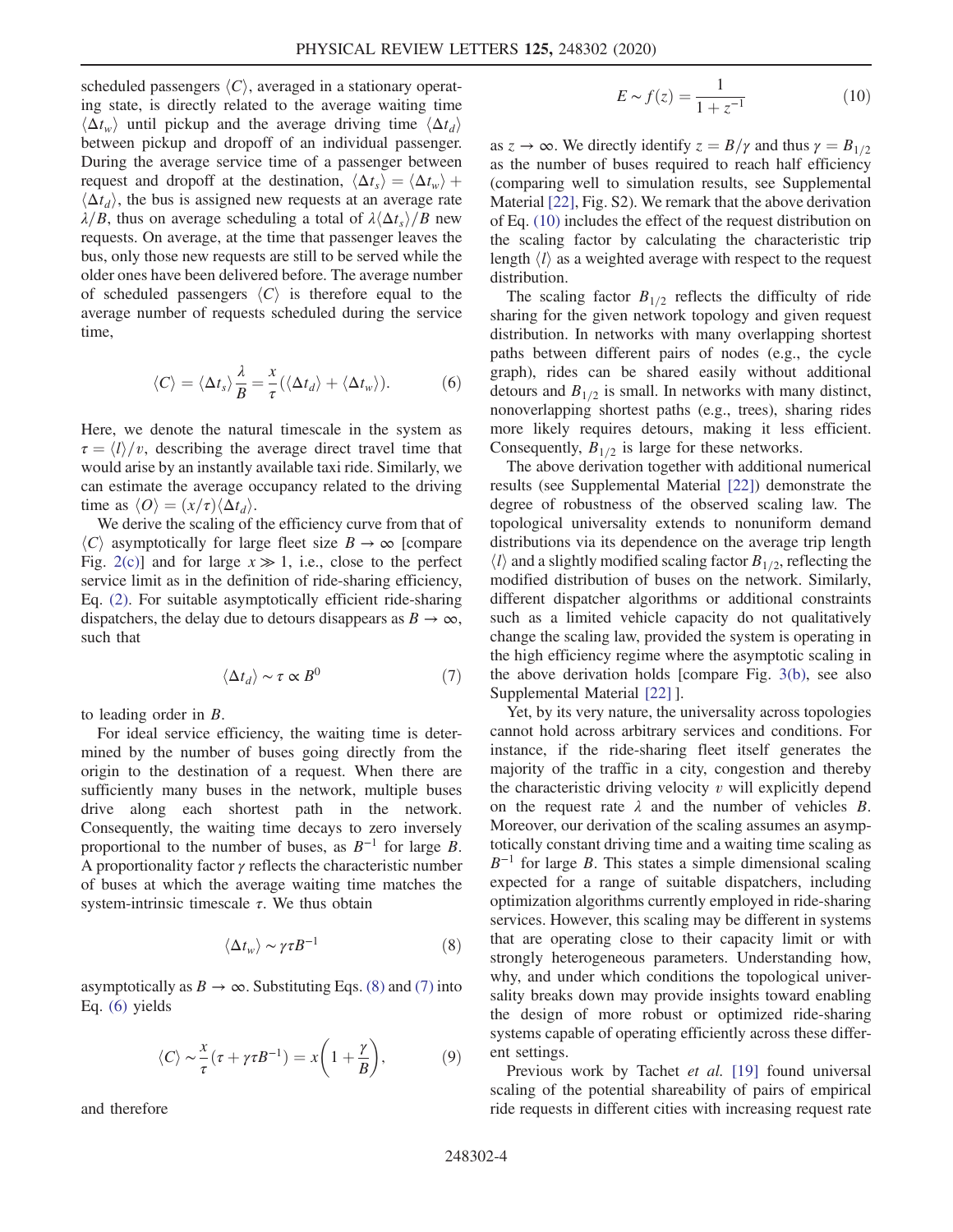without explicit reference to positions or dispatching of vehicles. In contrast, we observe universal scaling of ridesharing efficiency as a function of the fleet size in a dynamic model with direct simulation of vehicle routes. The existence of universal scaling in both cases may suggest a more fundamental universality across shared mobility processes on networks, for example mediated by the overlap of (shortest) paths that enable sharing rides without detours. Understanding this deeper connection may help to further improve our theoretical insights into the complex dynamics of ride sharing.

The system-intrinsic efficiency measure as well as its topological universality presented here may provide valuable insights into the nonlinear collective dynamics of ride-sharing fleets on topologically distinct street networks and offer a complementary approach to conventional efficiency measures. The universality supports the consistent evaluation of ride-sharing efficiency and feasibility under a broad variety of conditions across cities and rural areas of different sizes, densities, and with qualitatively different street networks and demand distributions [\[17,19\]](#page-4-4). This may help to identify network and demand structures as well as service conditions that promote efficient ride sharing as well as enable the topological optimization of stop locations or the prediction of required fleet sizes in previously unserviced areas. Moreover, variations of the scaling across dispatcher algorithms may help compare dispatchers for given conditions. The results may thus not only enable improved planning of ride-sharing fleets under untested conditions, but also the use of data-driven automated methods to select suitable dispatcher algorithms and service parameters by making data from different settings comparable, cf. [\[24\].](#page-5-2) Overall, the results underline the potential of analyses of the collective dynamics of modern, networked forms of mobility.

We thank Debsankha Manik, Jan Nagler, Nils Beyer, Stephan Herminghaus, Jani-Pekka Jokinen, and Verena Krall for helpful comments and fruitful discussions. We thank Robin Zech for help with additional simulations. This research was supported by the German Research Foundation (Deutsche Forschungsgemeinschaft, DFG) through the Center for Advancing Electronics Dresden (cfaed) and the European Fund for Regional Development (ERDF/EFRE) through the state of Lower Saxony, and the Max Planck Society.

- <span id="page-4-1"></span>[3] A. Loder, L. Ambühl, M. Menendez, and K. W. Axhausen, Understanding traffic capacity of urban networks, [Sci. Rep.](https://doi.org/10.1038/s41598-019-51539-5) 9[, 16283 \(2019\)](https://doi.org/10.1038/s41598-019-51539-5).
- [4] D. Li, B. Fu, Y. Wang, G. Lu, Y. Berezin, H. E. Stanley, and S. Havlin, Percolation transition in dynamical traffic network with evolving critical bottlenecks, [Proc. Natl.](https://doi.org/10.1073/pnas.1419185112) [Acad. Sci. U.S.A.](https://doi.org/10.1073/pnas.1419185112) 112, 669 (2015).
- [5] G. Zeng, D. Li, S. Guo, L. Gao, Z. Gao, H. E. Stanley, and S. Havlin, Switch between critical percolation modes in city traffic dynamics, [Proc. Natl. Acad. Sci. U.S.A.](https://doi.org/10.1073/pnas.1801545116) 116, 23 [\(2019\).](https://doi.org/10.1073/pnas.1801545116)
- [6] A. Gautreau, A. Barrat, and M. Barthélemy, Arrival time statistics in global disease spread, [J. Stat. Mech. \(2007\)](https://doi.org/10.1088/1742-5468/2007/09/L09001) [L09001.](https://doi.org/10.1088/1742-5468/2007/09/L09001)
- [7] D. Brockmann and D. Helbing, The hidden geometry of complex, network-driven contagion phenomena, [Science](https://doi.org/10.1126/science.1245200) 342[, 1337 \(2013\)](https://doi.org/10.1126/science.1245200).
- [8] D. Chowdhury, L. Santen, and A. Schadschneider, Statistical physics of vehicular traffic and some related systems, Phys. Rep. 329[, 199 \(2000\).](https://doi.org/10.1016/S0370-1573(99)00117-9)
- [9] D. Brockmann, L. Hufnagel, and T. Geisel, The scaling laws of human travel, [Nature \(London\)](https://doi.org/10.1038/nature04292) 439, 462 (2006).
- [10] M. Saberi, H. S. Mahmassani, D. Brockmann, and A. Hosseini, A complex network perspective for characterizing urban travel demand patterns: Graph theoretical analysis of large-scale origin–destination demand networks, [Transpor](https://doi.org/10.1007/s11116-016-9706-6)tation 44[, 1383 \(2017\)](https://doi.org/10.1007/s11116-016-9706-6).
- [11] S. M. Krause, L. Habel, T. Guhr, and M. Schreckenberg, The importance of antipersistence for traffic jams, [Europhys. Lett.](https://doi.org/10.1209/0295-5075/118/38005) 118, 38005 (2017).
- [12] W. Staffeldt and A. K. Hartmann, Rare-event properties of the Nagel-Schreckenberg model, [Phys. Rev. E](https://doi.org/10.1103/PhysRevE.100.062301) 100, 062301 [\(2019\).](https://doi.org/10.1103/PhysRevE.100.062301)
- <span id="page-4-2"></span>[13] M. Furuhata, M. Dessouky, F. Ordóñez, M.-E. Brunet, X. Wang, and S. Koenig, Ridesharing: The state-of-the-art and future directions, [Transp. Res. B](https://doi.org/10.1016/j.trb.2013.08.012) 57, 28 (2013).
- <span id="page-4-3"></span>[14] A. Sorge, Towards a statistical physics of collective mobility and demand-driven transport, Ph.D. thesis, Georg-August-Universität Göttingen, 2017.
- [15] A. Sorge, D. Manik, S. Herminghaus, and M. Timme, Towards a unifying framework for demand-driven directed transport (D3T), in Proceedings of the 2015 Winter Simulation Conference (IEEE Press, New York, 2015), pp. 2800–2811.
- [16] J. Alonso-Mora, S. Samaranayake, A. Wallar, E. Frazzoli, and D. Rus, On-demand high-capacity ride-sharing via dynamic trip-vehicle assignment, [Proc. Natl. Acad. Sci.](https://doi.org/10.1073/pnas.1611675114) U.S.A. 114[, 462 \(2017\).](https://doi.org/10.1073/pnas.1611675114)
- <span id="page-4-4"></span>[17] P. Santi, G. Resta, M. Szell, S. Sobolevsky, S. H. Strogatz, and C. Ratti, Quantifying the benefits of vehicle pooling with shareability networks, [Proc. Natl. Acad. Sci. U.S.A.](https://doi.org/10.1073/pnas.1403657111) 111[, 13290 \(2014\).](https://doi.org/10.1073/pnas.1403657111)
- <span id="page-4-5"></span>[18] J.-P. Jokinen, On the welfare optimal policies in demand responsive transportation and shared taxi services, J. Transp. Econ. Policy 50, 39 (2016), [https://www.ingentaconnect](https://www.ingentaconnect.com/content/lse/jtep/2016/00000050/00000001/art00004) [.com/content/lse/jtep/2016/00000050/00000001/art00004](https://www.ingentaconnect.com/content/lse/jtep/2016/00000050/00000001/art00004).
- [19] R. Tachet, O. Sagarra, P. Santi, G. Resta, M. Szell, S. H. Strogatz, and C. Ratti, Scaling law of urban ride sharing, Sci. Rep. 7[, 42868 \(2017\)](https://doi.org/10.1038/srep42868).

<span id="page-4-0"></span><sup>[1]</sup> D. Helbing, I. J. Farkas, and T. Vicsek, Freezing by Heating in a Driven Mesoscopic System, [Phys. Rev. Lett.](https://doi.org/10.1103/PhysRevLett.84.1240) 84, 1240 [\(2000\).](https://doi.org/10.1103/PhysRevLett.84.1240)

<sup>[2]</sup> I. Karamouzas, B. Skinner, and S. J. Guy, Universal Power Law Governing Pedestrian Interactions, [Phys. Rev. Lett.](https://doi.org/10.1103/PhysRevLett.113.238701) 113[, 238701 \(2014\).](https://doi.org/10.1103/PhysRevLett.113.238701)